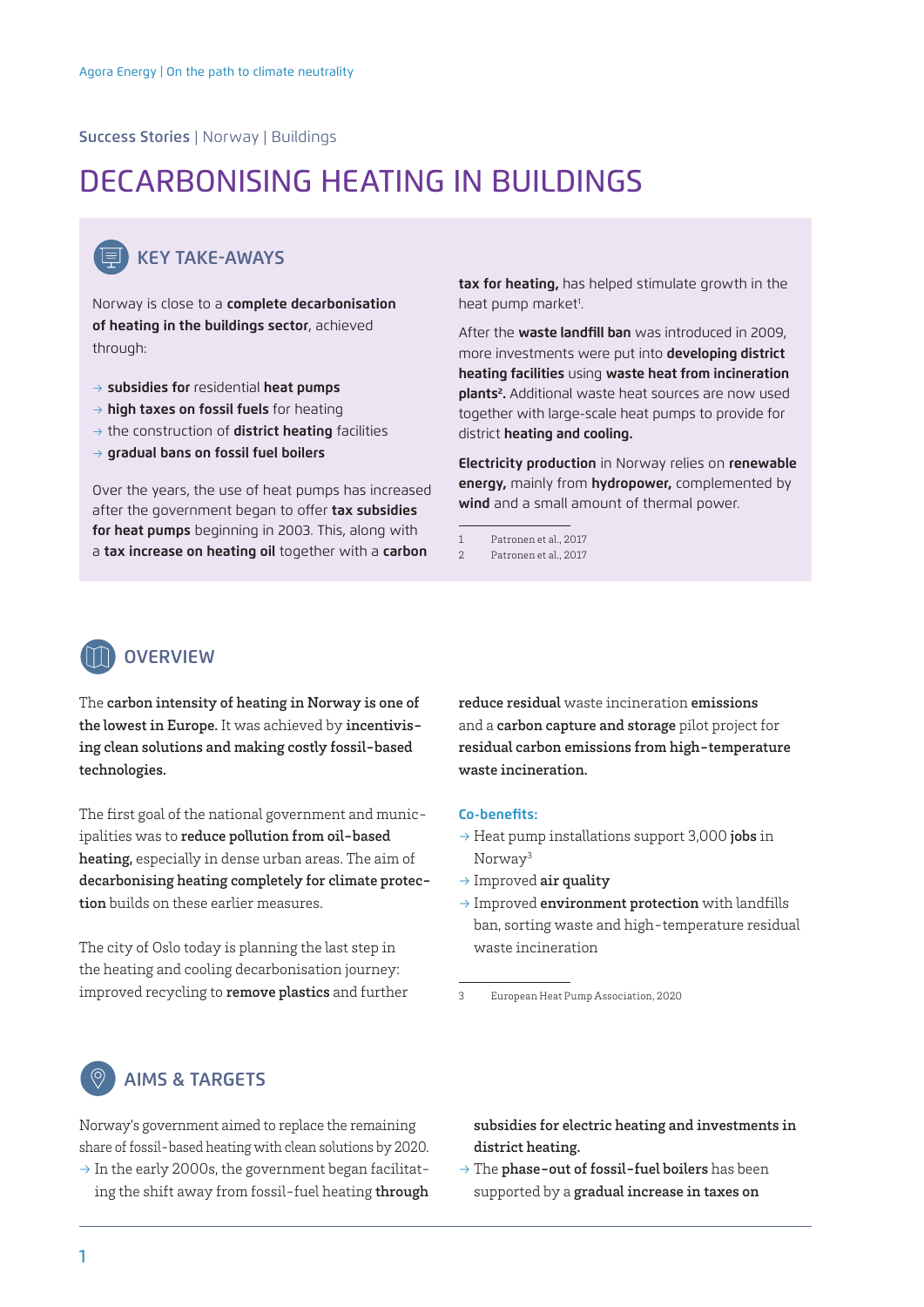heating oil as well as by including heating under the carbon tax.

- $\rightarrow$  The government phased out the use of fossil fuels for heating, which acted as 'trigger points' for decarbonisation.
	- 2010: New boilers for baseload heating were banned starting in 2011.4
	- 2016: Fossil-fuel boilers were banned in new buildings, starting in 2017.
- 4 Brekke et al., 2018

• 2017: A complete ban on fossil-fuel boilers to heat all buildings, both new and old, starting in 2020.

It also established a target of cutting Norway's emissions by 340,000 tonnes per year, relative to overall national emissions of 53.9 million tonnes in 2015.5

5 Reuters Staff, 2017



#### **Incentives:**

 $\rightarrow$  In 2003, purchase subsidies (grants, loans, tax credits) were introduced to incentivise the uptake of heat pumps by households, the most common being air-to-air heat pumps.<sup>6</sup> Heat pumps became so popular that the government decided to end the scheme in 2021.7

#### **Taxation:**

- $\rightarrow$  The carbon tax introduced in 1991 includes heating.8 In 2019, the carbon tax for heating was 50.8 EUR per tonne.9
- $\rightarrow$  Norway has a higher tax rate on heating oils, 45 percent versus 36 percent for electricity.<sup>10</sup>
- $\rightarrow$  In 2017, the government lowered the tax on electricity used in energy production and in district heating and cooling production from 16.32 øre per kWh to 0.48 øre per kWh.<sup>11</sup>

#### **Bans:**

 $\rightarrow$  In 2010, Norway banned new boilers from using petroleum for baseload heating starting in 2011.<sup>12</sup>

- 9 Rode, 2019
- 10 Kerr & Winskel, 2021

12 Brekke et al., 2018

- $\rightarrow$  In 2016, Norway banned the use of fossil-fuel heating in new buildings and in major renovations starting in 2017.<sup>13</sup>
- $\rightarrow$  In 2017, Norway banned the use of oil to heat buildings beginning in 2020, including new and old buildings, private homes, businesses and public facilities. The law exempts buildings not connected to the electricity grid. Agricultural buildings are exempt until 2025.14

#### **Building codes:**

→ Norway implemented the Energy Performance of Buildings Directive 2002/91/EC in 2010.15

#### **Communication:**

- $\rightarrow$  Consumers are encouraged to take advantage of the incentives for heat pumps via information campaign.
- $\rightarrow$  The government operates a national information centre on energy efficiency in buildings, answering close to 60,000 questions a year on everything from new regulations to home efficiency subsidies.
- $\rightarrow$  The centre also offers workshops with expert advice on building renovations.

<sup>6</sup> Heimdal, 2011

<sup>7</sup> Tognetti 2020

<sup>8</sup> Brekke et al., 2018

<sup>11</sup> Patronen et al., 2017

<sup>13</sup> Norwegian Ministry of Climate and Environment, 2020

<sup>14</sup> Kerr & Winskel, 2021

<sup>15</sup> Brekke et al., 2018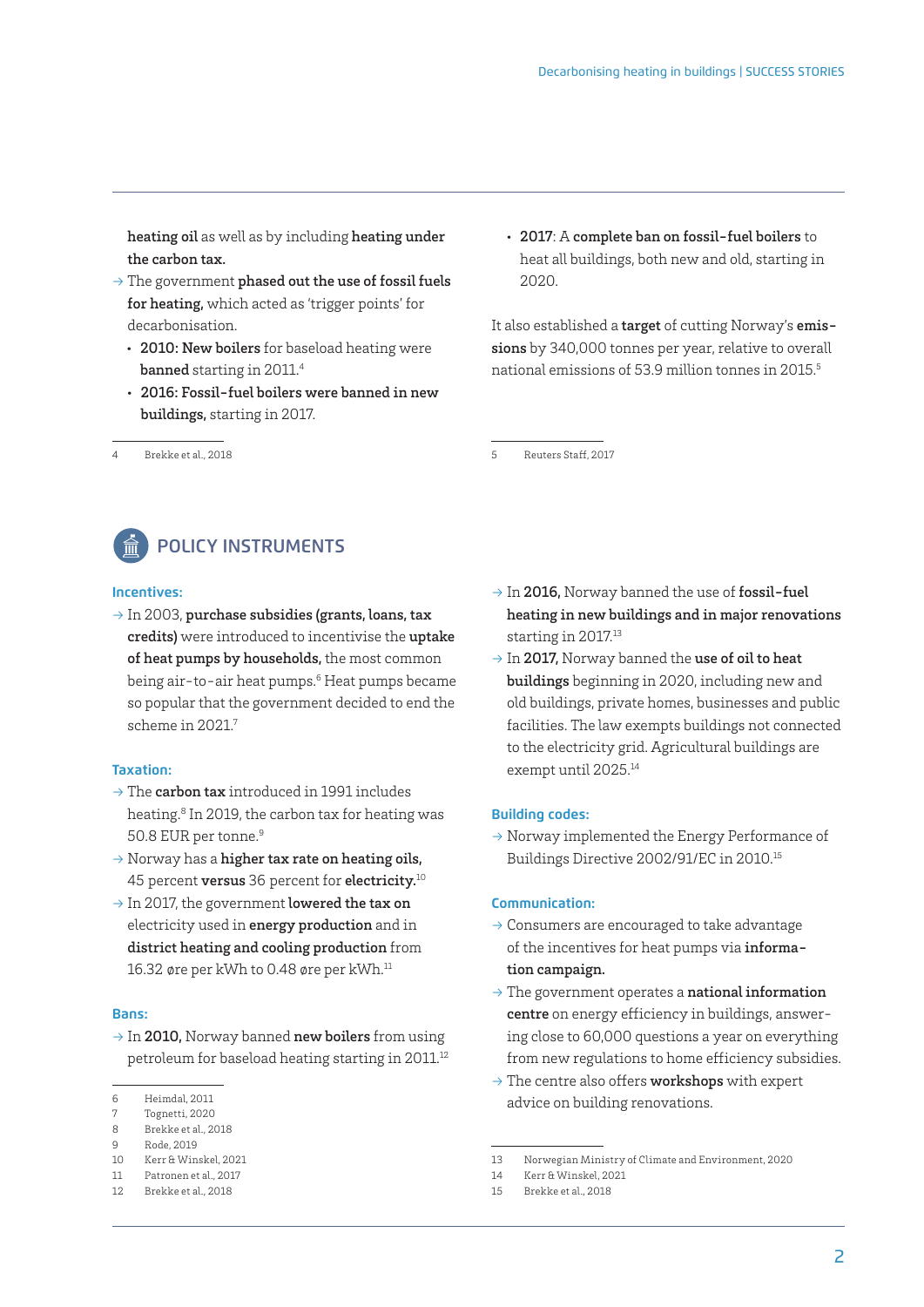# ACHIEVEMENTS & LESSONS LEARNED

#### **Overall achievements (2017 data)**

 $\rightarrow$  85 percent of buildings in Norway are heated with electricity,<sup>16</sup> 11 percent with district heating, 1 percent with fossil gas, 1 percent with solid fuels, and 2 percent with "other sources". 17

#### **Zoom on heat pumps:**

- $\rightarrow$  Norway has the highest number of heat pumps per capita in Europe.<sup>18</sup>
- $\rightarrow$  In 2020, there were a total of 1.4 million heat pumps in operation.19 Currently, 25 percent of Norwegian buildings have heat pumps.20
- $\rightarrow$  14,500 grants were issued in 2018 to remove existing heating systems and to subsidise new heating systems. 90 percent of grantees chose some form of a heat pump.<sup>21</sup>
- $\rightarrow$  With subsidies, a one-income household with two children could recover installation costs of a heat pump in four years.<sup>22</sup>
- $\rightarrow$  Lessons learned with heat pumps: EU regulations on energy labelling for heat pumps must be flexible with different climates.<sup>23</sup>

#### **Zoom on district heating:**

- $\rightarrow$  The number of district heating facilities is small compared with other Nordic countries.<sup>24</sup>
- $\rightarrow$  District heating doubled in the past 10 years<sup>25</sup> after landfills were banned in 2009 and more waste incineration plants were built. 26
- $\rightarrow$  District heating not only uses energy from waste incineration plants but also from other industries and bioenergy sources.
- $\rightarrow$  Commercial and public services sector are the largest consumers of district heating at 62 percent, followed by residential consumers at 21 percent and industry consumers at 18 percent.<sup>27</sup>
- $\rightarrow$  District heating companies are mostly **publicly** owned in Norway.28 More district heating facilities were developed between 2009 and 2010, which was the result of massive investments in production and network facilities through funding from ENOVA. ENOVA is Norway's research and development arm for climate technology and a part of the Ministry of Climate and Environment.

#### **Lessons Learned with district heating:**

- $\rightarrow$  The potential for new production of district heating in densely populated large cities is limited once they are already built, which explains the small decline in new production between 2013 and 2015. But there is still potential for district heating in smaller cities as they become more densely populated.<sup>29</sup>
- $\rightarrow$  Higher taxes on electricity can indirectly lead to an increase of district heating.30

#### **Lessons learned with building codes:**

 $\rightarrow$  Norway required the use of smart meters for all end-users of electricity beginning in 2019, which has ensured more energy efficiency in buildings, impacting heat demand.<sup>31</sup>

- 17 Patronen et al., 2017
- 18 European Heat Pump Association, 2020 19 European Heat Pump Association, 2020
- 20 Tognetti, 2020
- 
- 21 Kerr & Winskel, 2021 22 Tognetti, 2020
- 23 Rode, 2019
- 24 Patronen et al., 2017
- 25 Kerr & Winskel, 2021
- 26 Patronen et al., 2017
- 27 Brekke et al., 2018
- 28 Patronen et al., 2017
- 29 Patronen et al. 2017
- 30 Patronen et al., 2017
- 31 Patronen et al., 2017

<sup>16</sup> Kerr & Winskel, 2021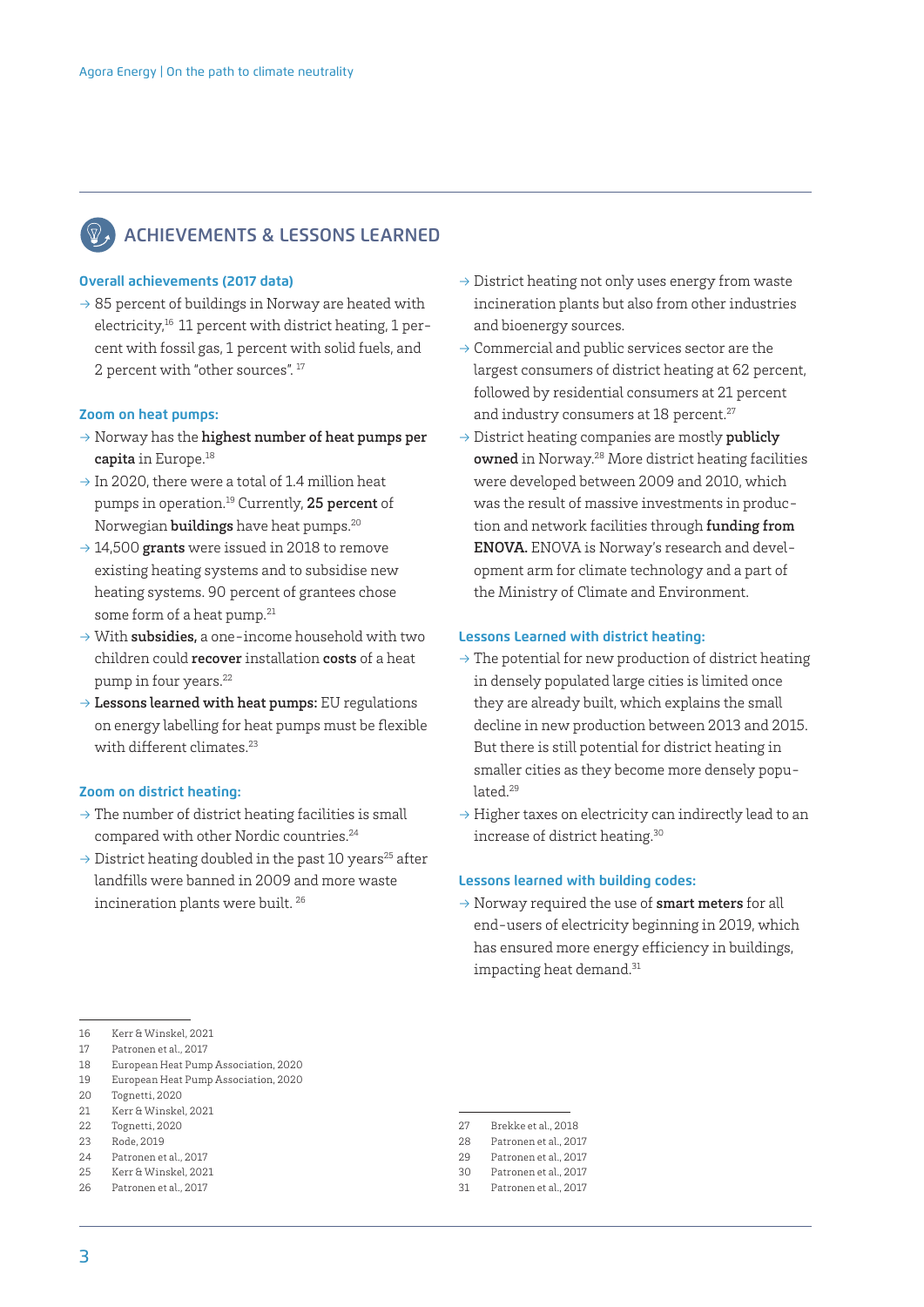

# GHG EMISSIONS REDUCTIONS & COSTS

Emissions from heating in households and buildings accounted for only 2 percent of total national emissions as of 2020,<sup>32</sup> compared with an average of 36 percent for the EU.33

Heat subsidies totaled 275 million NOK in 2018, up from 165 million NOK in 2017.34

- 32 Norwegian Ministry of Climate and Environment, 2020
- European Commission, 2019

34 Kerr & Winskel, 2021